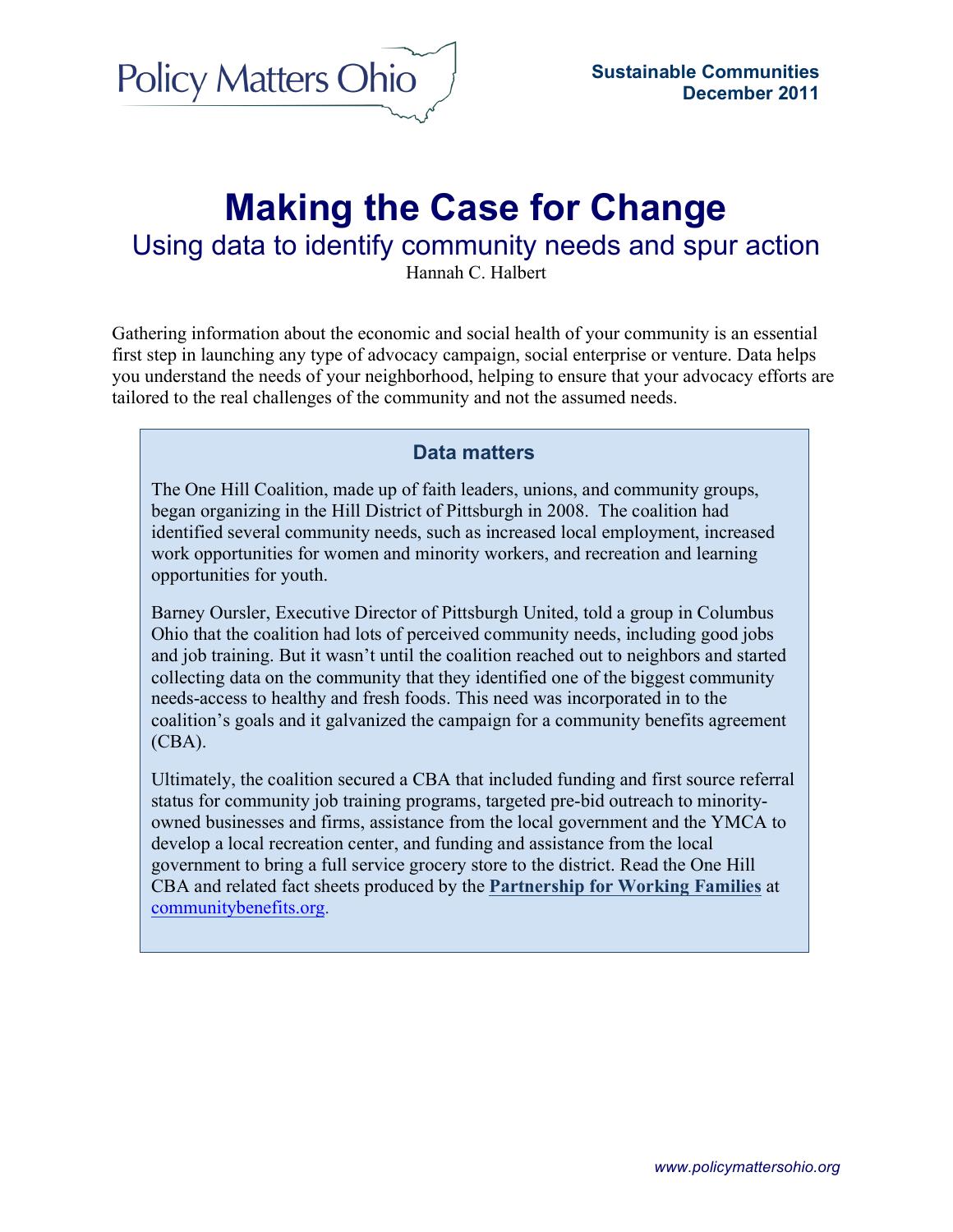Accurate and compelling facts are also essential to making the case for change to the public and to decision makers. Whether you are asking for funding to support a neighborhood garden, seeking additional funding for public transit, or launching a community benefits campaign, having a basic understanding of available data will help you identify needs, discover assets, and make compelling arguments to support your position.

Fortunately, data and information is more accessible to individuals than ever; you don't have to work for a research institution to access rich information about your community. The democratization of data is not without its own challenges: with so much information available it can be hard to know where to start. In this brief, we provide an introduction to using Census data and community surveys to gain a better understanding on community needs, challenges, and assets. We suggest that you open the Census pages as you work through the guide. We also offer ideas for engaging stakeholders. Stakeholder groups and individuals can provide insight into the community and can maximize the positive impact of development initiatives.

#### **Overview of Census Data**

Most people are familiar with the ten year Census count of every person in America. The decennial census collects data about the number of people living in the United States, including the following data points:

- Number of people living in the home,
- Whether the home is owned, mortgaged, rented, or occupied without payment,
- Sex of each person living in the home,
- Age and date of birth of each person living in the home,
- Whether anyone living in the home is of Hispanic, Latino, or Spanish decent, and
- Each individual's race

You can access population fact sheets for Ohio, the US, and all other states, from the 2010 Census, here.<sup>1</sup> State demographic profiles can be found here.<sup>2</sup>

The data collected in the decennial census determines the number of seats each state has in the US House of Representative and is used in formulas to distribute federal funds to states and communities. The ten-year Census doesn't get into deep detail about economic and social issues. However, key indicators like poverty, unemployment, and education attainment, can tell you a lot about how a community is faring, particularly when those indicators are compared to other neighborhoods, or state rates. And fortunately, the Census Bureau does a lot more than just the decennial census. The Bureau also publishes the following surveys, which can provide detailed information about a particular place, population, or industry:

• Economic Census – published every 5 years, contains detailed information by industry on the number of firms, employment, labor costs, sales, receipts, expenses, assets, capital investment and inventory.<sup>3</sup> Includes information on the number of female- or minorityowned firms. Information is available by industry and by state, county, place, and metropolitan area.

 $\frac{1}{2}$  http://www.census.gov/geo/www/maps/2010\_census\_profile\_maps/census\_profile\_2010\_main.html.<br> $\frac{2}{3}$  http://2010.census.gov/news/press-kits/demographic-profiles.html.<br> $\frac{1}{3}$  http://www.census.gov/econ/census0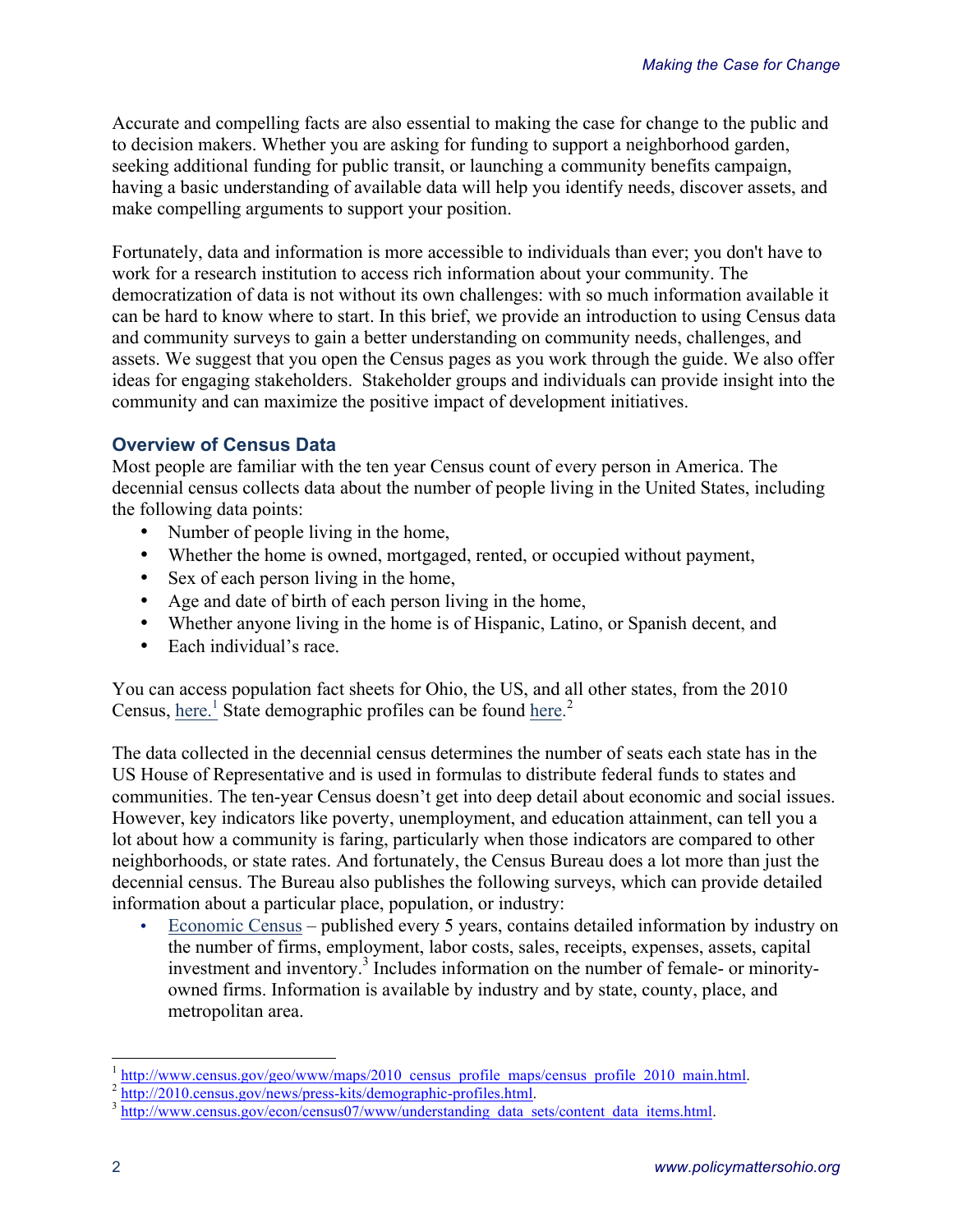- Census of Governments<sup>4</sup> published every 5 years, contains information on the size and scope of the public sector, including information on public employment and payroll, and public finances. Data available by level of government (federal, state, local), type of government (state, county, city, township, special district, school district) and category of government activity. Includes information on public school finance.
- American Community Survey<sup>5</sup> annual/ongoing survey, provides current information to plan investments and services in communities. The ACS collects data on how Americans are living. This survey is most likely to be helpful in understanding local needs and assets, including: basics (age, sex, Hispanic or Latino origin, race, and relationship of individuals in the home), social information (ancestry, citizenship status, disability, education attainment, grandparents as caregivers), financial/housing (type, value of property, taxes paid on property, cost of utilities), physical/housing (home heating fuel, acreage, bedrooms, plumbing), economic (class of worker, food stamp benefit, health insurance coverage, income, commuting information, occupation, place of work).

The ACS sample size is much smaller than the decennial census. Therefore in order to develop accurate estimates for jurisdictions with populations of less than 65,000 you will need to consult the ACS 3- or 5-year estimates. The Census Bureau offers a detailed guide to help data users understand when to use which ACS product. You can access the guide here and detailed users guides can be found here on the census.gov website.

## **Access Census Data**

The American Factfinder is your portal to census data. All data described in the Census section of this brief can be accessed through the American Factfinder search engine on the Census Bureau's website. The Bureau is in the process of transferring all data to a more user-friendly search engine. The move should be complete in the fall of 2011. Until then some data will only be accessible through the Legacy version of the Factfinder, also available on the Bureau's website.

The Factfinder, even the updated user-friendly version, can be difficult to use. The "quick start" search tool, found front and center on the Factfinder home page is a good place to start a search, particularly if you are looking for state level data and you know how the Bureau labels the topic you are seeking. The Bureau provides detailed instructions and a tutorial for using "quick start," which can be accessed here. $6$ 

The "search" page give you more control and more search options, if you are searching for very specific data, such as how much manufacturers in Lorain county spend on energy costs. The right sidebar of the search page lists the various ways you can narrow your search and locate data:

- Topics (people, housing, businesses, product type, dataset),
- Population groups (race, ancestry, country of origin),
- Industry codes, and
- Geography (nation, state, city, place, metropolitan area, census tract).

 $\frac{4 \text{ http://www.census.gov/govs/cog/}}{\text{http://www.census.gov/acs/www/}}$ .<br>  $\frac{5 \text{http://www.census.gov/acs/www/}}{\text{http://factfinder2.census.gov/help/en/american}}$  factfinder help.htm#searching for data/quick start.htm.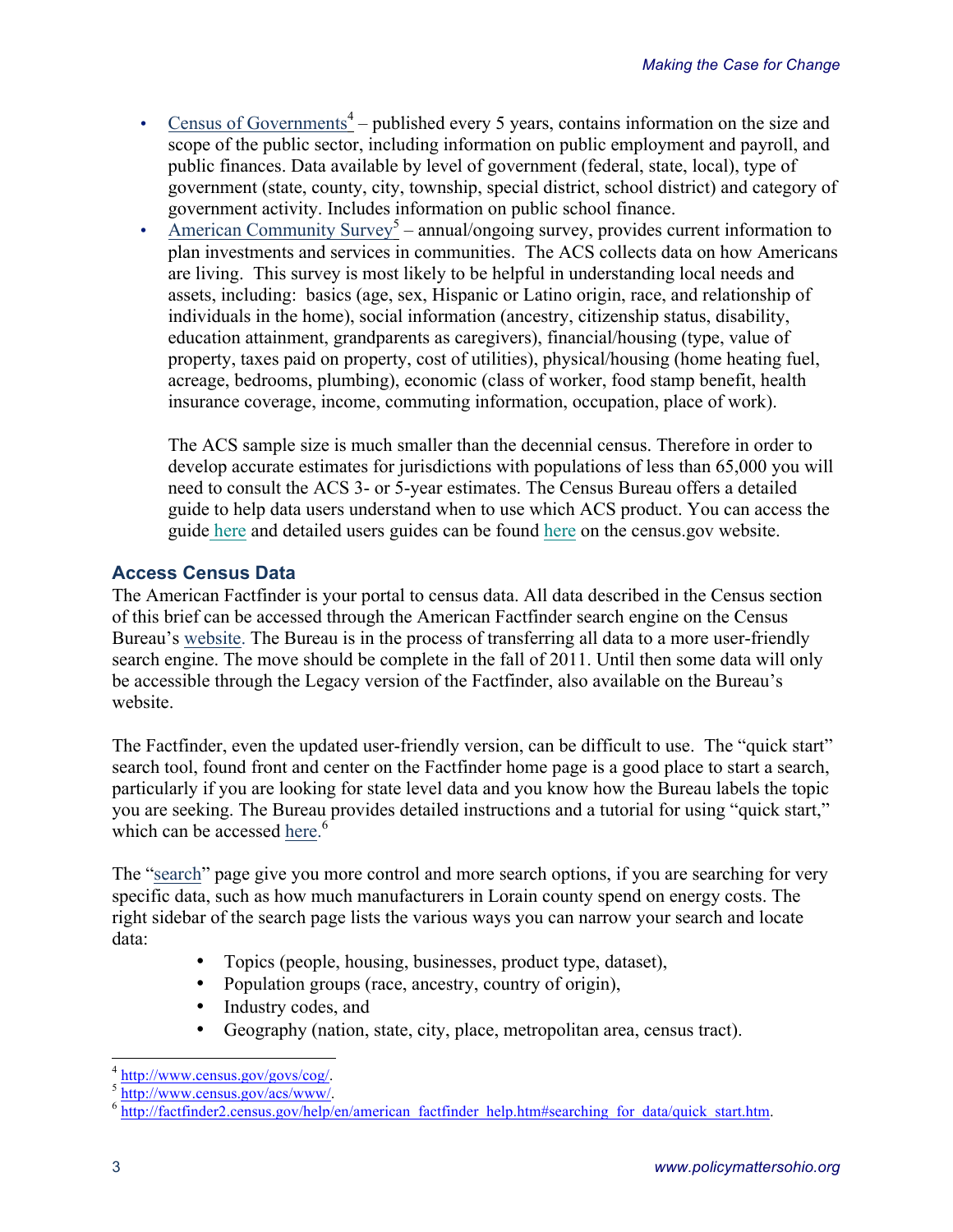As you add data points to your selection box, the data sets will be narrowed. Adding items will help you zero in on the data you are most interested in.

There are four tips to remember when using the Factfinder:

1) Click on the grey "I" info icon for more information about the data or the search box. These icons appear in several locations on the website and often lead to tutorials and FAQs, particularly helpful if a search is unproductive. The icons also provide detailed information about the source of the data being retrieved, particularly important if you are trying to use 3- or 5-year estimates of the ACS.

2) The "Your Selections" box in the upper left corner of the search page is your search road map. As you add topics, populations, and geographies to your search the selections should appear in the box. You can easily remove selections by deleting them from the box. If your search is not producing results or producing results that don't match your request, your selections box will tell you exactly how your search is being narrowed.

3) When comparing data on different geographies or populations make sure you are using the most recent and largest sample size that is available for *all* the geographies or groups being compared. You should not compare ACS-5 data with decennial data.

4) The census website, even the more user-friendly site, is often difficult to navigate. You can call the Bureau for assistance; contact the regional office at 1-800-432-1495.

#### **Turning Census Data Into a Community Story**

Knowing where and how to access data is only one aspect of making a case for community change. You must also transform the data into a meaningful story about your community. Often your project will suggest what sort of data points to collect and analyze. For example, if you are interested in public transit, you may want to know what is the primary way people in a particular city commute to work. In Oberlin, Ohio most people drove alone (41 percent) or walked (32 percent). You can find that information in the ACS 5-year survey data.

If you do not know where to start or if you want to collect data to produce a snapshot of a particular community, there are some key indicators you can examine:

- Median income;
- Poverty rates;
- Housing characteristics (own/rent);
- Education attainment;
- Employment.

You can examine these statistics for a particular geography and/or for specific demographic populations. The Factfinder allows you to download the data as a PDF or an excel file. Downloading the data in Excel will allow you to build charts and graphs that will help you analyze the data and communicate the information to others in a compelling persuasive way.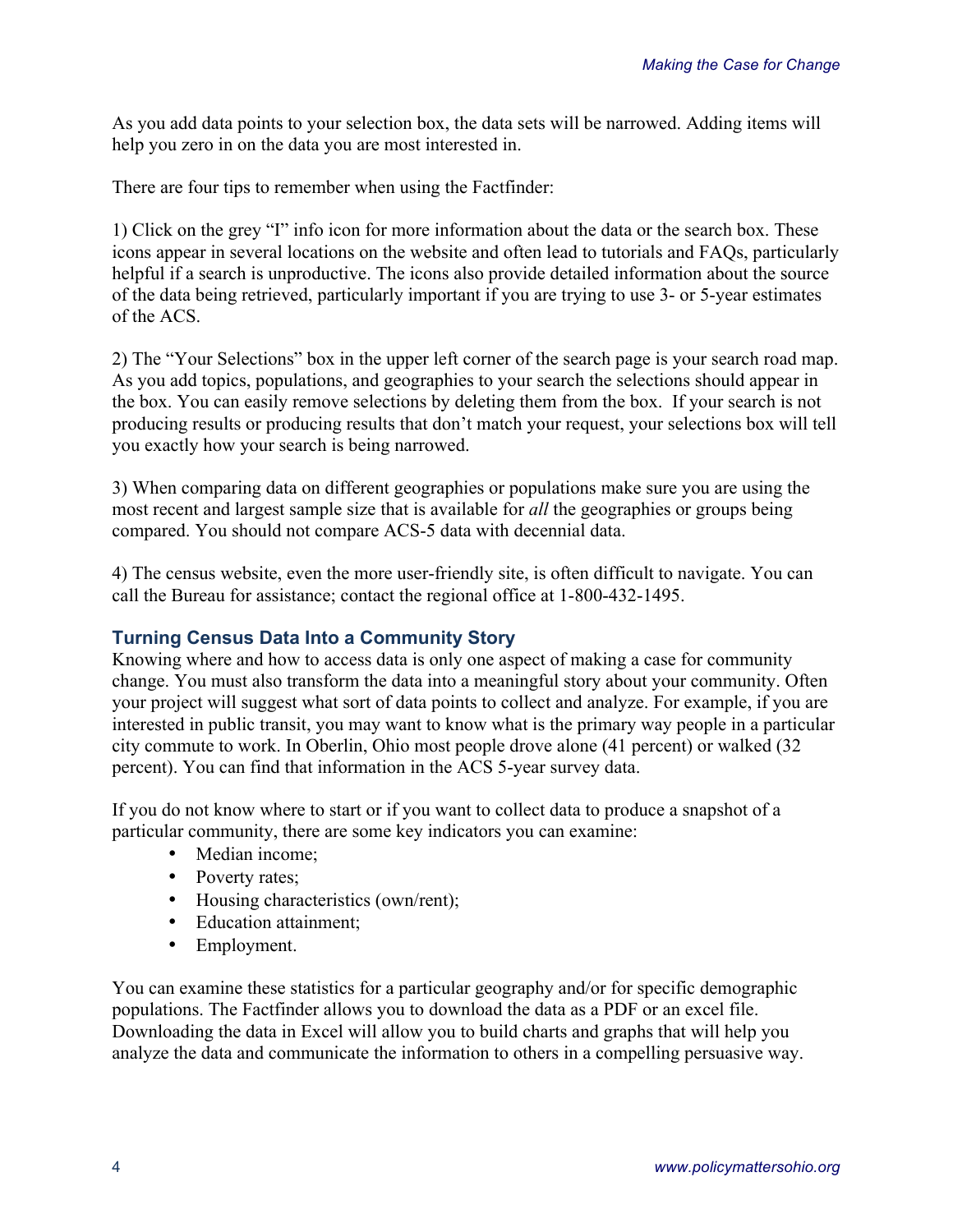Table 1 is an example of one way to compile and communicate census data. The table shows income disparities by race and education in Lorain County, Ohio. According to the data, African-Americans, individuals with a high school education or less, women, and single parent families are more likely to be poor. This data suggests that the community needs to do more to bring women and African Americans into the economy. The disparity could be addressed by increasing funding for pre-apprenticeship programs that seek to boost the number of women and minorities in the skilled trades, or by creating a public jobs program.

| Table 1                                                                                   |                                               |
|-------------------------------------------------------------------------------------------|-----------------------------------------------|
| 2010 Census data shows large income disparities in Lorain County                          |                                               |
| <b>Population</b>                                                                         | % of population living<br>below poverty level |
| Race                                                                                      |                                               |
| White                                                                                     | 9.6%                                          |
| African American                                                                          | 46%                                           |
| <b>Educational attainment</b>                                                             |                                               |
| Less than high school                                                                     | 27.7%                                         |
| High school graduate                                                                      | 10.9%                                         |
| Some college, associate degree                                                            | 9.8%                                          |
| Bachelor Degree or higher                                                                 | 1.8%                                          |
| <b>Employment status</b>                                                                  |                                               |
| Unemployed male                                                                           | 22.2%                                         |
| Unemployed female                                                                         | 36.6%                                         |
| <b>Household</b>                                                                          |                                               |
| Family with female householder, no husband present                                        | 36.1%                                         |
| Family with female householder, no husband present<br>(with children under 5 years, only) | 52.9%                                         |
| Source: 2010 American Community Survey, American Factfinder                               |                                               |

"Columbus by the numbers," a slide presentation based on Census data, shows how a particular zip code compares to the city, state and nation on key economic indicators. As the slides demonstrate, comparing census data can show great disparities between neighborhoods or demographic populations. The presentation is available on our website at www.policymattersohio.org/high-road-toolkit2011.

#### **Community Surveys**

Census data can be used to create a snapshot of the community. It is important to remember that all Census data are estimates and even the most current data can't capture what is trending in a neighborhood and can't replicate the fears, concerns, hopes, and wishes of the people living in the neighborhood. A community survey is a way to bridge the data gap.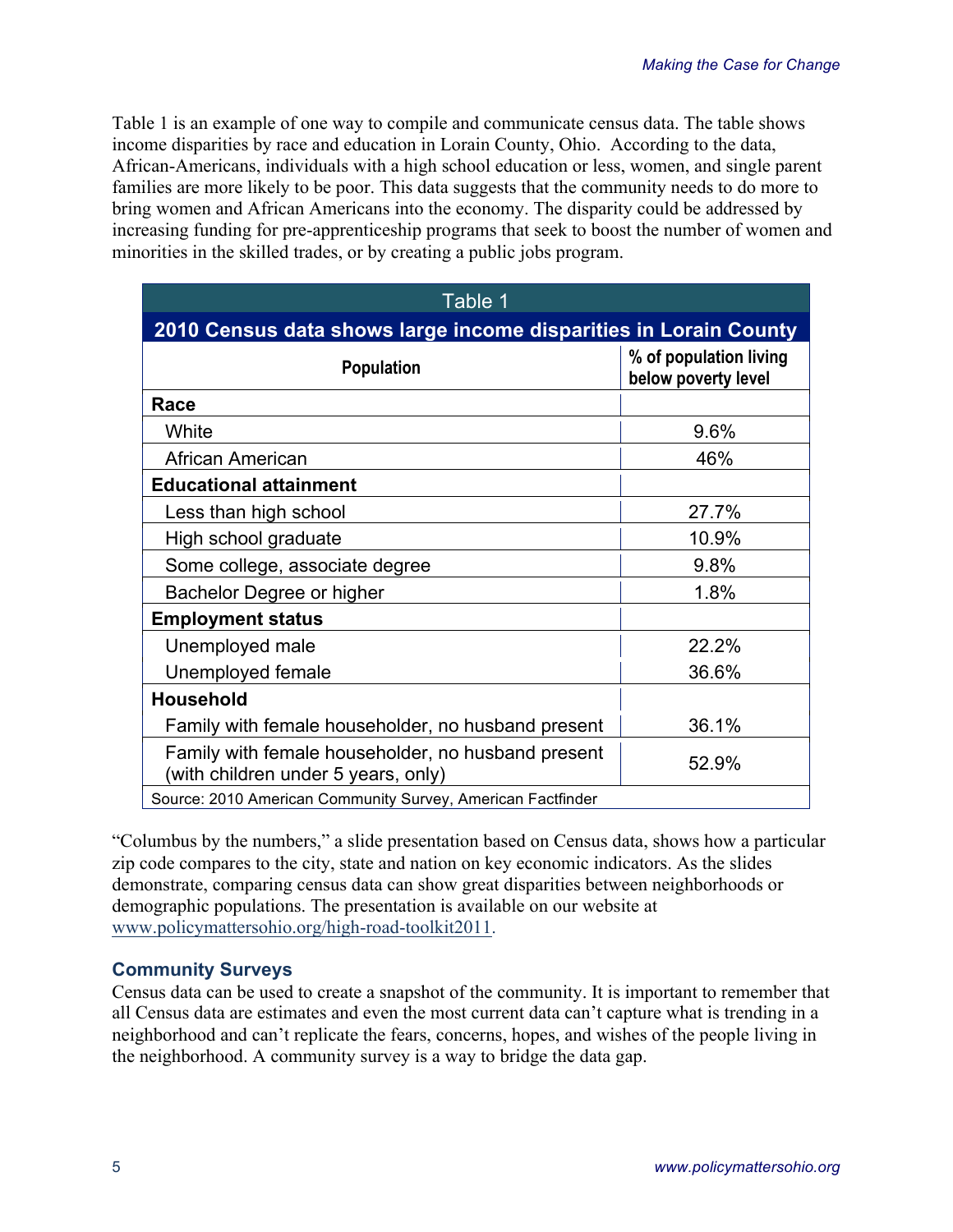A survey is a time- and resource-intensive project, but the results can speak volumes about the needs and assets of the community. The process of conducting the survey can help disseminate information about pending developments and generate interest in the project. Ultimately, a survey provides a new avenue for public participation in the development debate.

#### **Engage Community Stakeholders**

Policymakers should encourage meaningful stakeholder engagement with the development process by conducting targeted outreach to a diverse and broad set of community leaders and members. Community participation is essential to making sustainable and fair neighborhood development decisions. Similarly, a diverse coalition of stakeholders is an essential component of any community benefit commitment campaign. A broad coalition is often the only way for community members to build sufficient political power and campaign resources to impact local development.

Groups engaging in sustainable community development should consider who or what groups will be impacted either positively or negatively from the proposed investments. Stakeholder groups that should be targeted for outreach include:

- Community advocacy groups;
- Representatives of labor unions;
- Faith leaders:
- Business leaders;
- Environmental advocacy organizations;
- Research organizations and institutions;
- Neighborhood associations;
- Students and youth organizations, and;
- Residents

The Good Jobs and Livable Neighborhoods Coalition in Milwaukee, Wisconsin is made up of more than 20 organizations, including anti-poverty advocates, faith-based organizations and churches, environmental organizations, and labor. This type of 'big-tent' inclusive coalition is essential to building the kind of political leverage needed to win a community benefits policy that addresses a range of community needs.

### **Milwaukee Good Jobs and Livable Neighborhoods Coalition Members**

9 to5 National Association of Working Women • AFSCME District Council 48 • FT Local 212 Arlington Court Resident Organization Community Advocates • Great Waters Group of the Sierra Club • Harambee Ombudsman Project, Inc. • Hillside Neighborhood Residents Council • Institute for Wisconsin's Future • Interfaith Conference of Greater Milwaukee • Metro Milwaukee Fair Housing Council • MICAH- Inner city Congregations • Milwaukee County Labor Council • Northcott Neighborhood House, Inc. • Painters Local 781 • St. Benedict Community Meal • St. Benedict the Moor Catholic Church • United Auto Workers Local 469 • United Lodge 66, Machinists Union • Urban Underground • Wisconsin Citizen Action • Wisconsin Council on Children and Families • Wisconsin Federation of Nurses and Health Professionals • Women and Poverty Public Education Initiative